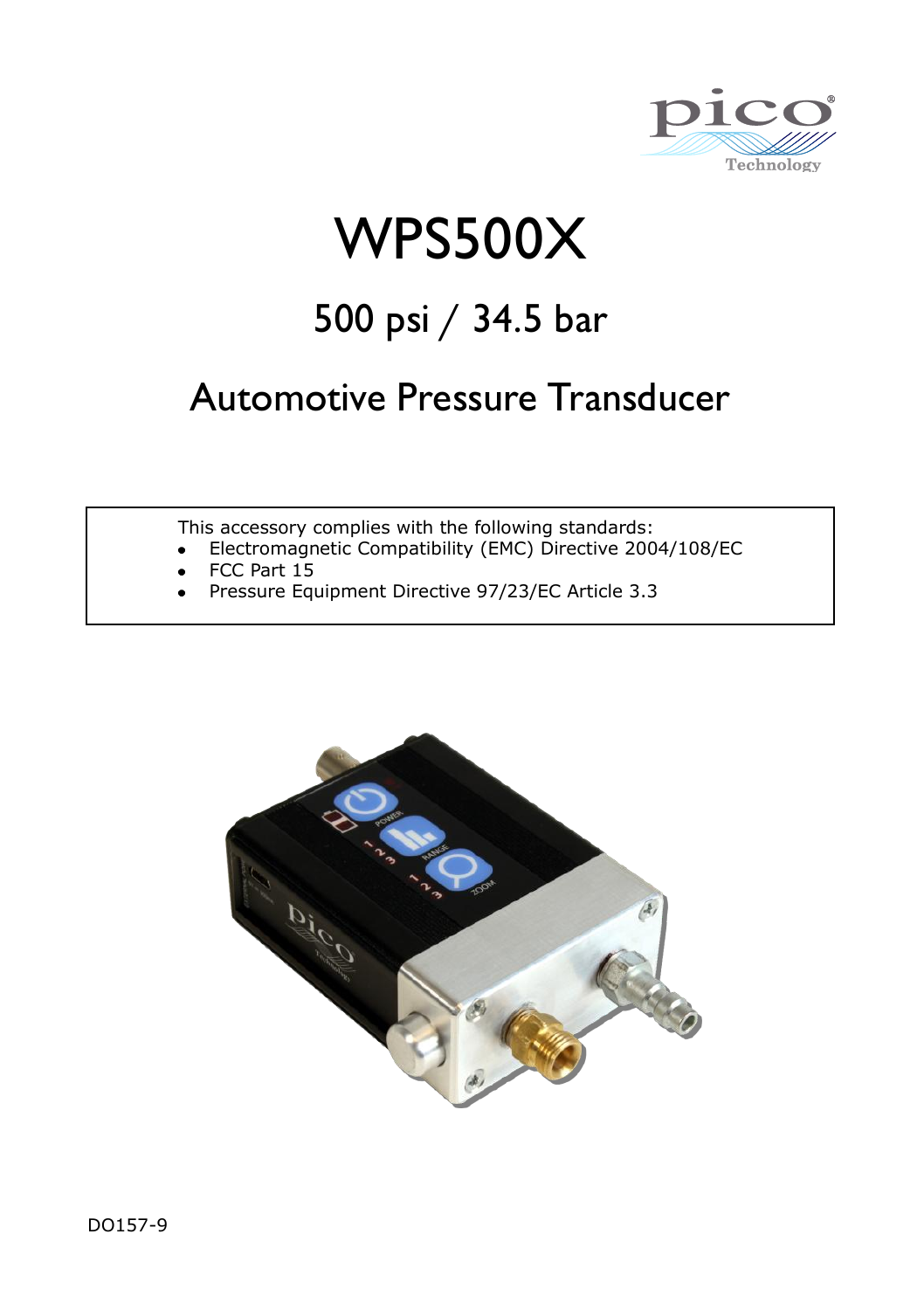## 1. Safety terms and symbols

Appearing in this manual:

| WARNING | WARNING statements identify conditions or practices that could<br>result in injury or death. |
|---------|----------------------------------------------------------------------------------------------|
|         |                                                                                              |
|         | CAUTION statements identify conditions or practices that could                               |

result in damage to this product or other property.

#### Appearing on the product:



CAUTION

Danger of personal injury or property damage. Refer to manual for details.

## General safety summary

Please review the following safety precautions to avoid injury and prevent damage to this transducer or any equipment that is connected to it.

#### DO connect safely

This transducer must be connected using only the pressure hoses and connectors supplied. Pico Technology cannot accept responsibility for damage or injury caused by the use of unsuitable pressure hoses or connectors.

#### DO follow the vehicle manufacturer's safety instructions

This is particularly important when connecting the transducer to pressurized fuel lines.

#### DO ground the unit when working with fuels

When working on or near fuel systems, you must connect the transducer to an electrical ground. If you are using the transducer with a PicoScope oscilloscope, connect a suitable lead from any unused BNC connector on the front panel of the scope to the ground of the vehicle.

#### DO wear appropriate personal protective equipment

Wear appropriate personal protective equipment (PPE) when working with pressurized fluids.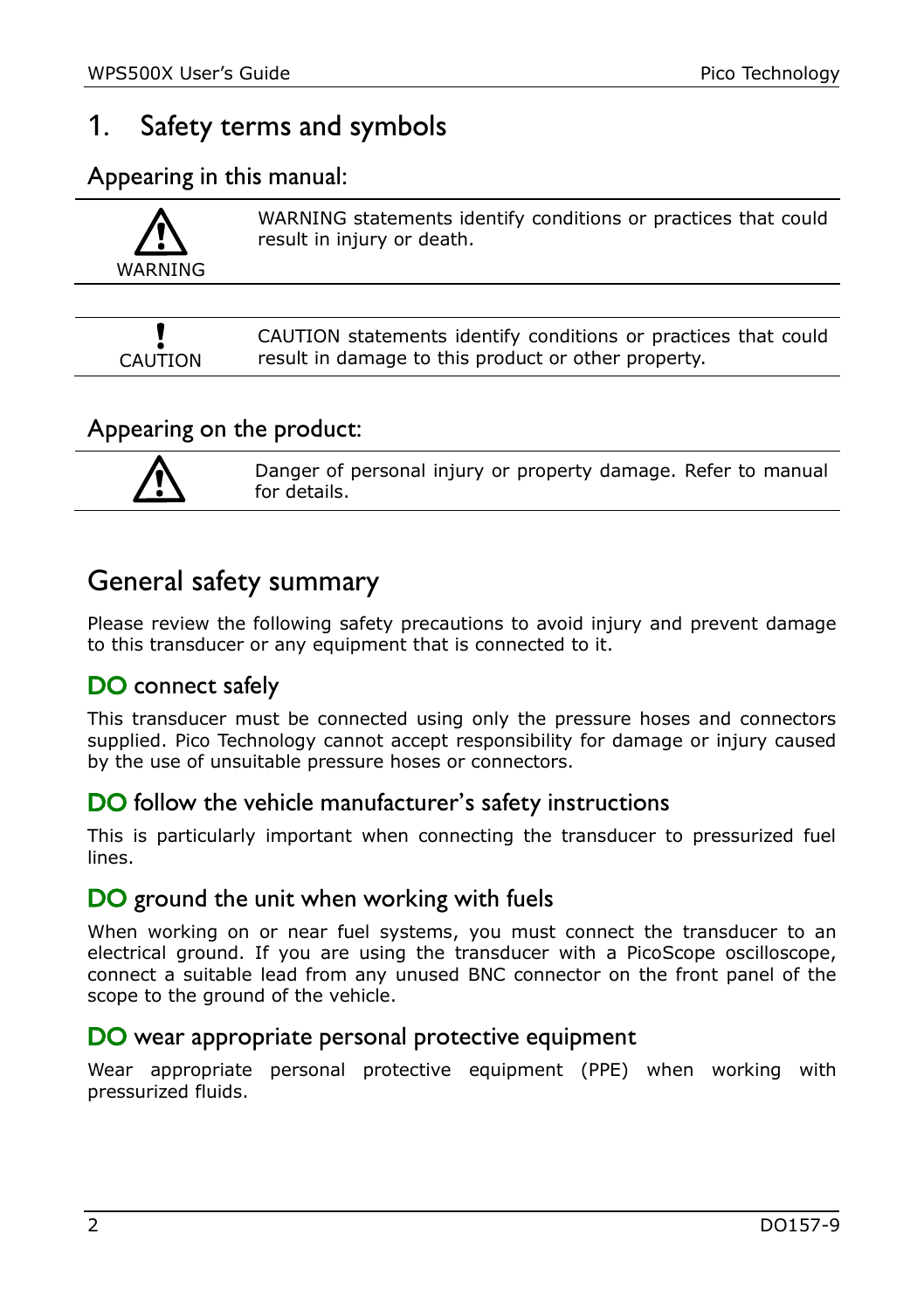#### DO NOT exceed maximum working pressure

To avoid injury, do not use the transducer with pressures above 500 psi / 34.5 bar.

#### DO NOT exceed maximum temperature

The lithium polymer (LiPo) battery inside the transducer can be damaged by excessive heating. Do not store or operate the unit at temperatures above 60 °C (140 °F).

#### DO NOT operate without covers

To avoid equipment damage and personal injury, do not operate this transducer with the covers removed

#### DO NOT operate in wet or damp conditions

To avoid incorrect readings and possible equipment damage, do not operate this transducer in wet or damp conditions or submerge it in liquid. The transducer is splash-resistant but not immersion-proof.

#### DO NOT operate in an explosive atmosphere

To avoid personal injury and fire hazard, do not operate this transducer in an explosive atmosphere.

#### DO NOT operate the transducer if damaged

If you suspect there is damage to this transducer, have it inspected by qualified service personnel. Do not attempt to dismantle or repair it yourself.

#### DO NOT use with damaged pressure hoses

All the pressure hoses supplied by Pico Technology have been pressure-tested and must not be used if they have been disassembled or damaged.

#### DO NOT use in long-term or permanent installations

The WPS500X is intended for immediate diagnostic purposes and not long-term or permanent use. For example, it should not be connected to a race car as a monitoring system.

#### <span id="page-2-0"></span>DO NOT use on high pressure components of fuel systems

The high pressure from the mechanical fuel pump (usually found in the engine bay) cannot be measured using the WPS500X. However, the pressure from the electronic fuel pump (usually found between the fuel tank and the fuel filter) can be measured using the WPS500X.

#### DO NOT use for running compression tests on diesel engines

The combination of high cylinder pressure and high combustion temperature may cause permanent damage to the WPS500X and may also cause personal injury.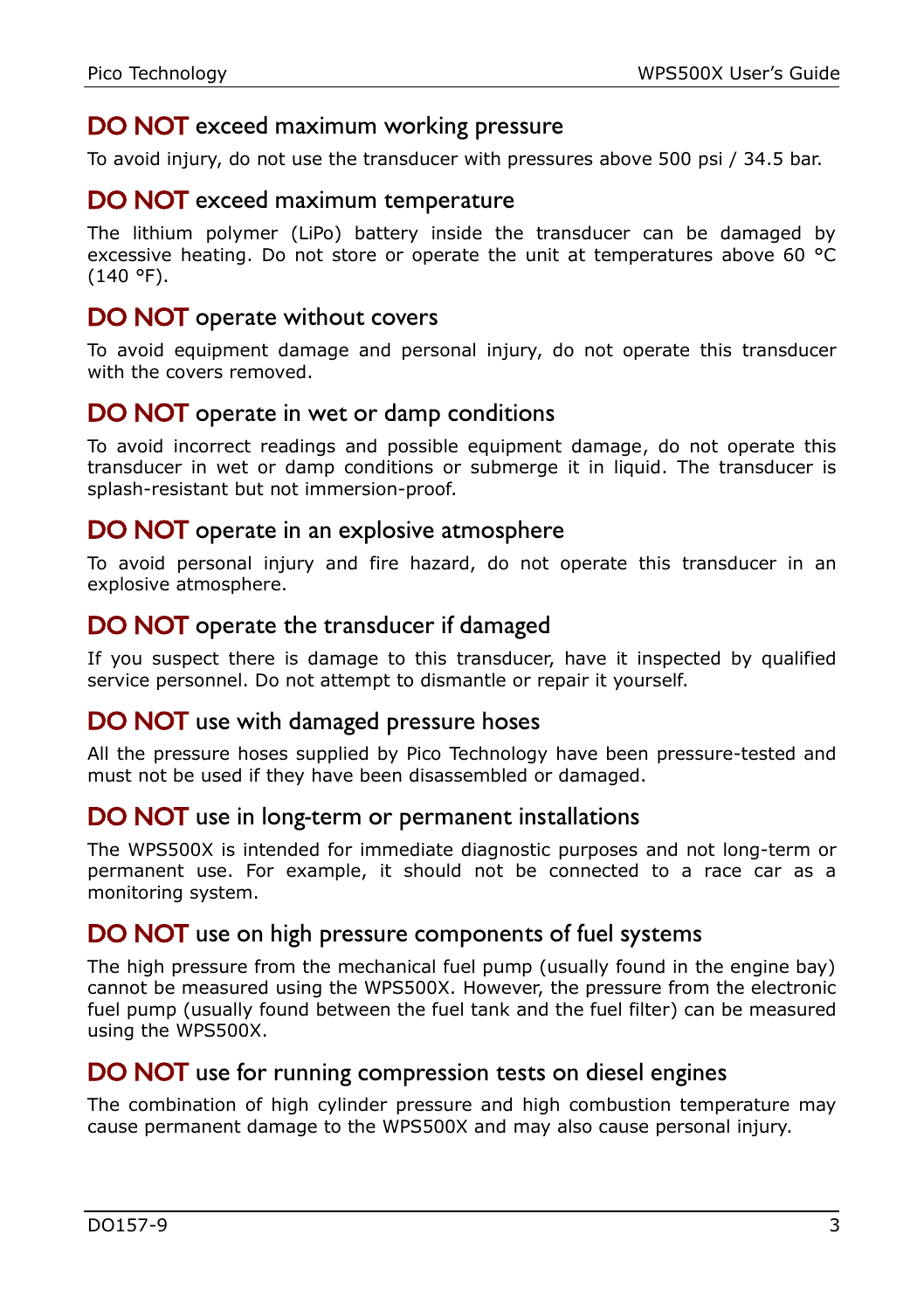## 2. Description

The WPS500X automotive diagnostic pressure transducer allows quick and accurate pressure analysis of many automotive systems. It can be used for many different pressure diagnostic applications, saving the need to own several transducers for several applications.

It offers these features:

- high resolution and accuracy
- auto-zeroing
- built-in zoom tool
- integrated bleed-off / pressure relief valve
- three pressure ranges

Please contact your distributor or support@picotech.com if you have any queries.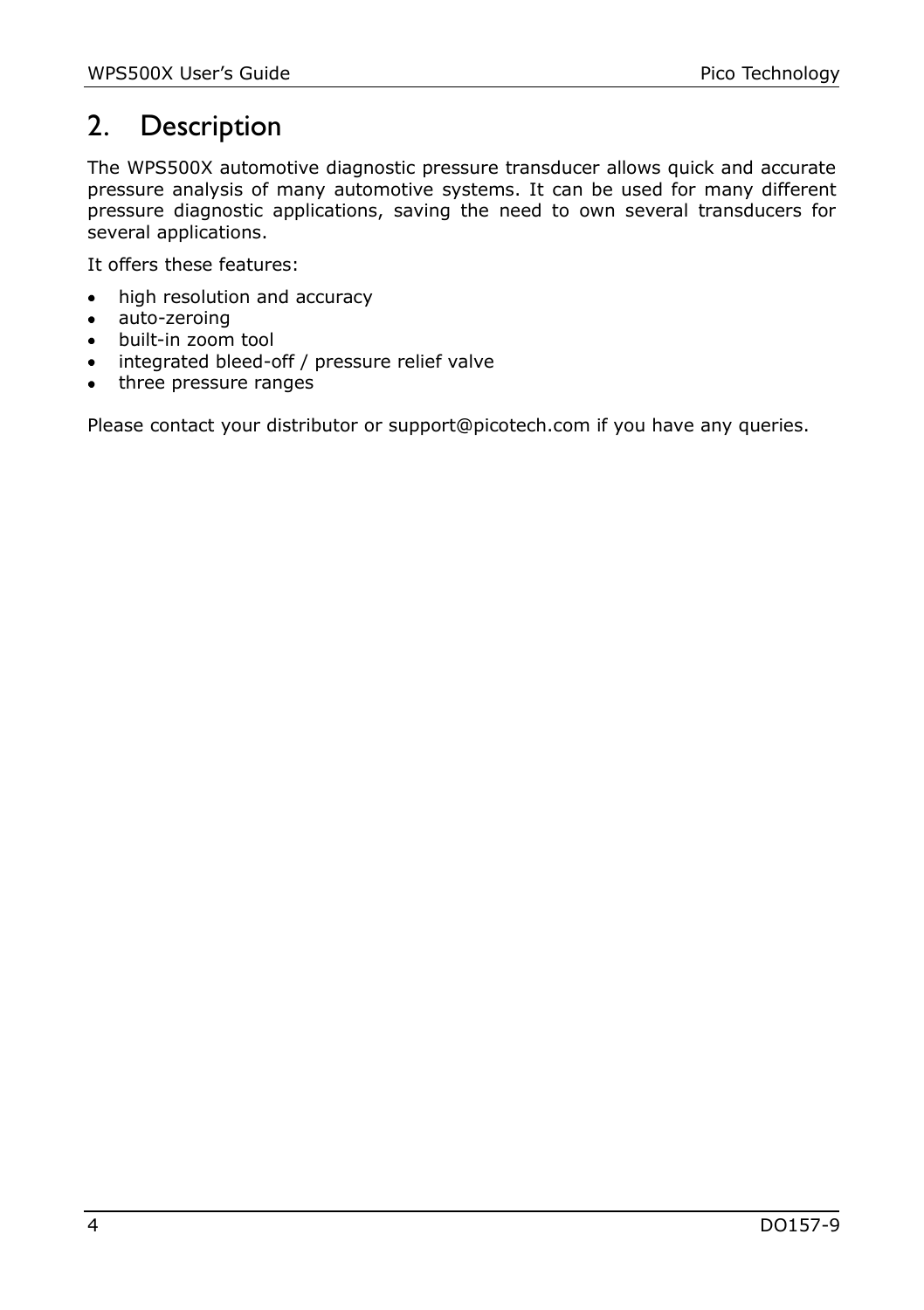## 3. Re-ordering codes

If you need to re-order spare parts, please use the part numbers listed here.

WPS500X pressure transducer (PP652)

| Part No      | Otv | <b>Description</b>             |
|--------------|-----|--------------------------------|
| TA071        |     | WPS500X pressure transducer    |
| TA081        |     | USB to mini-USB charging cable |
| <b>TA098</b> |     | 5 m (16 foot) BNC to BNC cable |
| DO157        |     | WPS500X manual                 |
| MI220        |     | Hard plastic carrying case     |

#### WPS500X pressure transducer kit (PP836)

| Part No      | Qty | <b>Description</b>                                       |
|--------------|-----|----------------------------------------------------------|
| TA071        |     | WPS500X pressure transducer                              |
| <b>TA081</b> |     | USB to mini-USB charging cable                           |
| <b>TA083</b> |     | Gasoline pressure fuel hose with large Schrader valve    |
| <b>TA085</b> |     | Vacuum hose                                              |
| <b>TA086</b> |     | Bleed hose                                               |
| <b>TA087</b> |     | Exhaust adaptor                                          |
| <b>TA088</b> | 1   | M14 high-strength compression hose with adapter for deep |
|              |     | reach spark plugs                                        |
| <b>TA098</b> |     | 5 m (16 foot) BNC to BNC cable                           |
| TA103        |     | M10 high-strength compression hose                       |
| <b>TA105</b> |     | Ford Triton compression hose                             |
| <b>TA117</b> |     | Gasoline pressure fuel hose with small Schrader valve    |
| <b>TA129</b> |     | Universal vacuum adaptor                                 |
| DO157        |     | WPS500X manual                                           |
| MI220        |     | Hard plastic carrying case                               |

#### Optional accessories

The following accessories are also available for purchase:

| Part No | <b>Description</b>                                                               |  |  |
|---------|----------------------------------------------------------------------------------|--|--|
| TA104   | M18 high-strength compression hose                                               |  |  |
| TA142   | Foster 2 Series quick coupler female to 1/8" MPT male for making<br>custom hoses |  |  |
| TA156   | 12 mm compression hose                                                           |  |  |

#### O-rings

The following O-rings can be used as replacements on our compression hoses.:

| Nominal code* | <b>Description</b>                      | <b>Size</b>           | <b>Cross-section</b> | <b>Material</b> |
|---------------|-----------------------------------------|-----------------------|----------------------|-----------------|
| AS568-011     | Used on Compression<br>Hose M10 (TA103) | OD 7/16"<br>ID 5/16"  | 1/16''               | Viton           |
| AS568-013     | Used on Compression<br>Hose M14 (TA088) | OD 9/16"<br>ID 7/16"  | 1/16''               | Viton           |
| AS568-015     | Used on Compression<br>Hose M18 (TA104) | OD 11/16"<br>ID 9/16" | 1/16''               | Viton           |
|               |                                         |                       |                      |                 |

**\***Pico Technology does not stock these parts.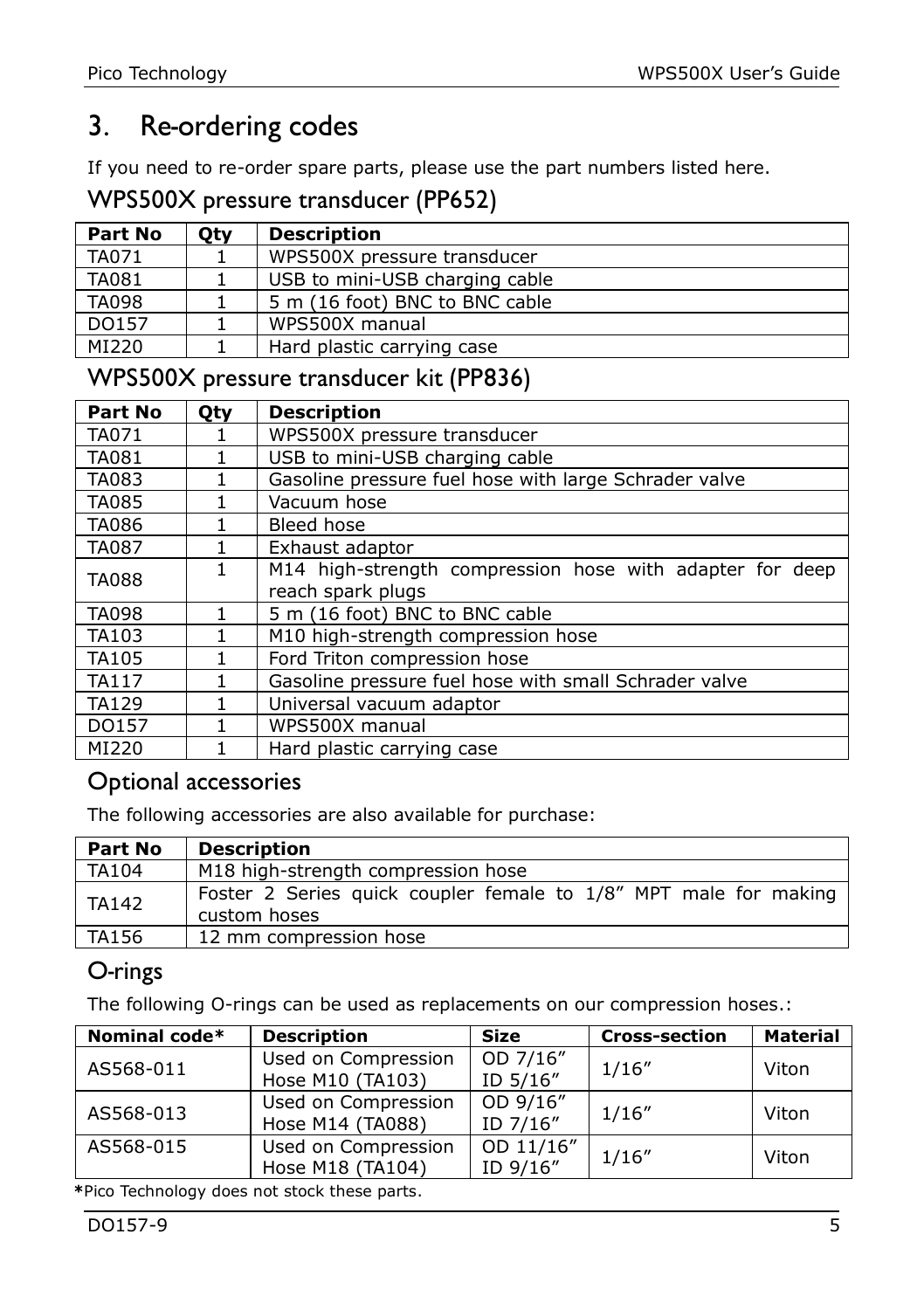## 4. The parts of your WPS500X pressure transducer



| Signal output        | Use the BNC-to-BNC cable supplied to connect this to your<br>oscilloscope.                                               |
|----------------------|--------------------------------------------------------------------------------------------------------------------------|
| Front-panel controls | See Section 5.                                                                                                           |
| USB charging port    | For battery recharging only (no data connection). Connect<br>to any USB port on a computer or a 5 volt USB wall charger. |
| Inlet port           | Connect the pressure hose here.                                                                                          |
| Bleed vent           | When the bleed screw is opened, this vent allows fluid to<br>drain out of the measurement chamber.                       |
| Bleed button         | Push to open the bleed vent. Some models have a screw<br>instead of a push-button.                                       |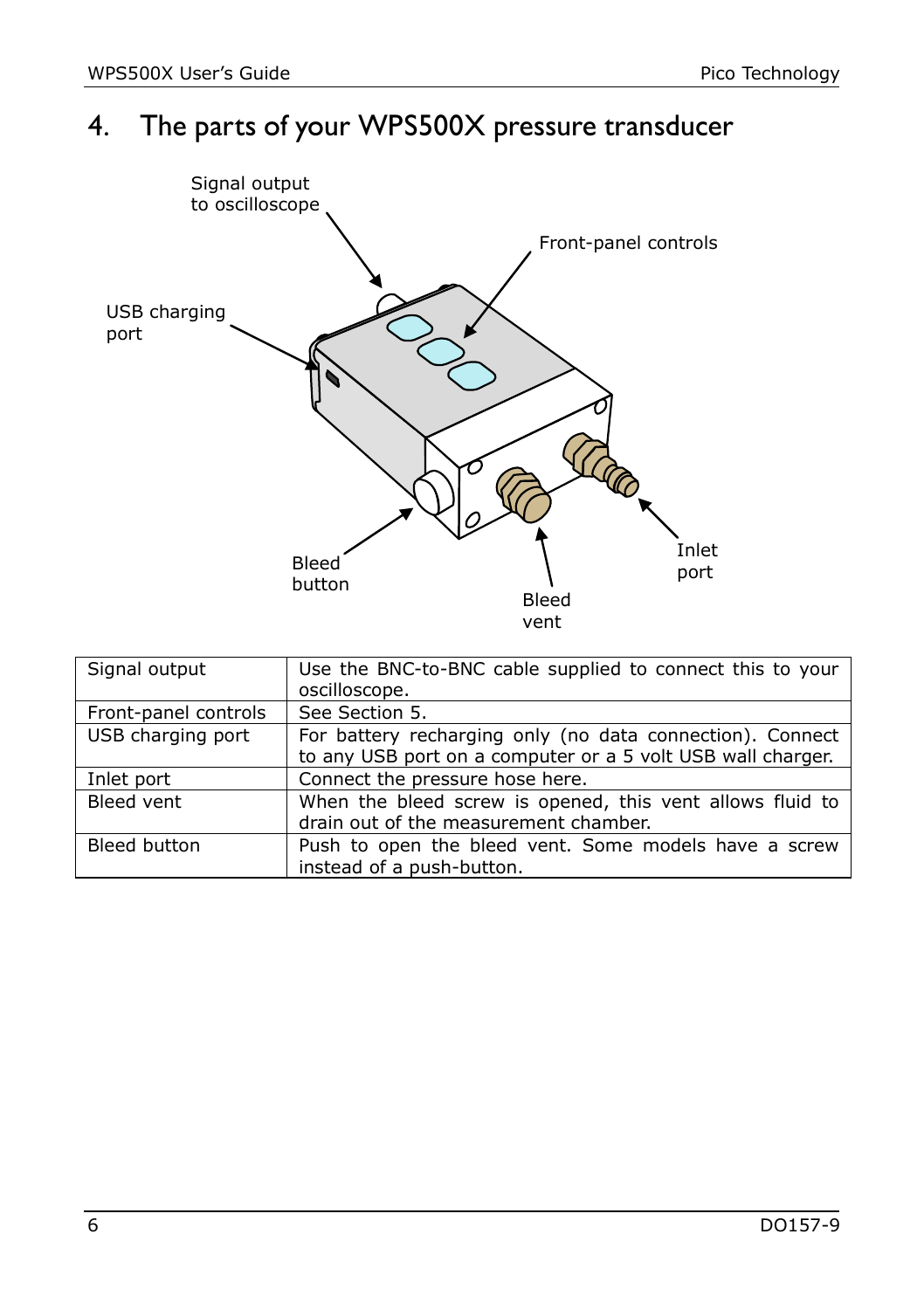## <span id="page-6-0"></span>5. Front-panel controls

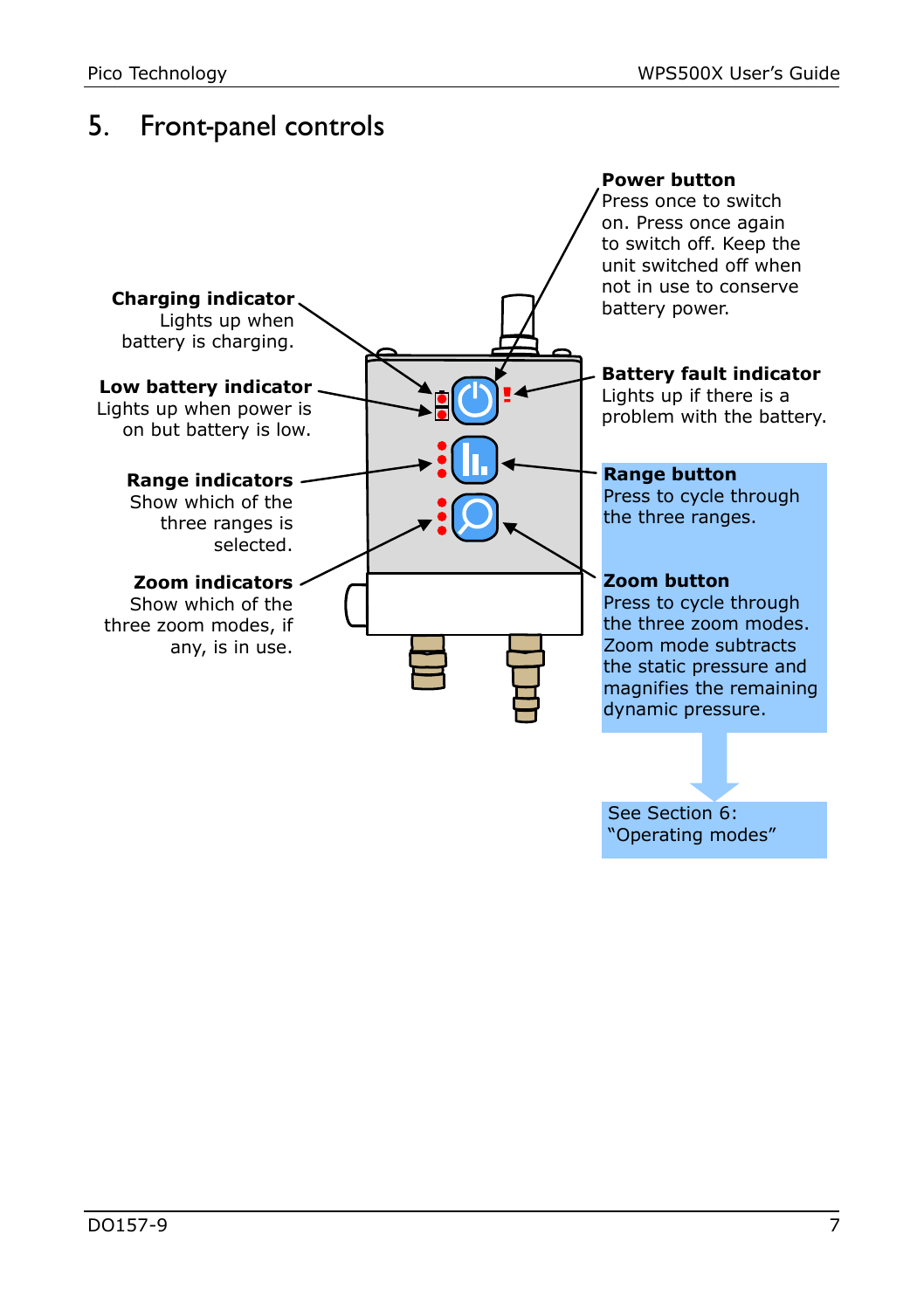## <span id="page-7-0"></span>6. Operating modes

#### Ranges 1 to 3

Select the range using the Range button shown in Section [5](#page-6-0): "[Front-panel controls](#page-6-0)".

**Range 1:** The first range measures from –15 psi (–1 bar) to +500 psi (34.5 bar). It offers high resolution and accuracy for high-pressure tests such as cranking and running cylinder compression or fuel pressure testing. It is also helpful for identifying cam timing issues such as jumped timing belts and stretch timing chains, especially on multi-cam engines that may not have a cam sensor on each camshaft. The WPS500X kit includes a specially designed compression hose for performing this test with a significantly reduced error and higher operating temperature range than conventional compression hoses and adapters.

**Range 2:** The second range measures from –15 psi (–1 bar) to +50 psi (+3.45 bar). This range is ideal for vacuum test and fuel system tests. When testing these systems the zoom function is especially useful to analyze valve operation with the vacuum waveform or the injectors through the fuel waveform.

**Range 3:** The third range measures -5 to +5 psi (-0.345 to +0.345 bar). This setting is sensitive enough to analyze small pressures or pulses such as exhaust pulses from the tail pipe.

#### Zoom modes 1 to 3

The zoom feature is used to show small signal details within a larger signal such as pulses from intake vacuum or amplifying pressure pulses from the exhaust. It operates by removing all of the voltage from the signal within the selected range below 100 Hz and then magnifying the remaining signal.

Select the zoom using the zoom button shown in Section [5:](#page-6-0) "[Front-panel controls](#page-6-0)". Pressing the zoom button additional times will step the level of amplification through the three zoom modes. Press one of the range buttons to turn off the zoom.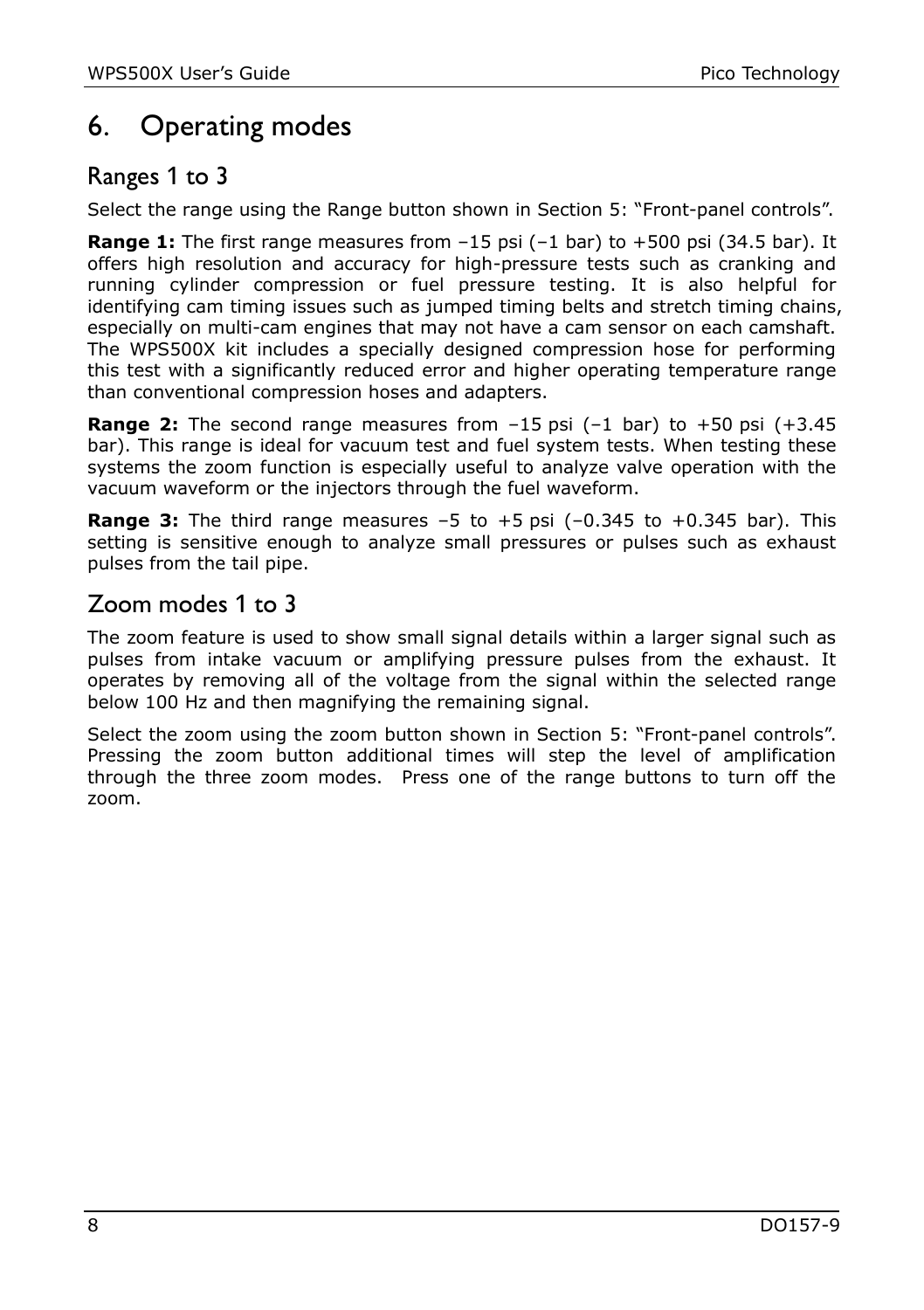## 7. Preparation for use

#### Compatible fluid types

The WPS500X is suitable for use with the following types of fluid:

- Gasoline and diesel (low pressures only see warning on p. [3\)](#page-2-0)  $\bullet$
- Engine oil  $\bullet$
- $\bullet$ Air

#### Before first use

- Remove all packaging.
- Charge the internal battery. For instructions, see Section [0](#page-2-0): "".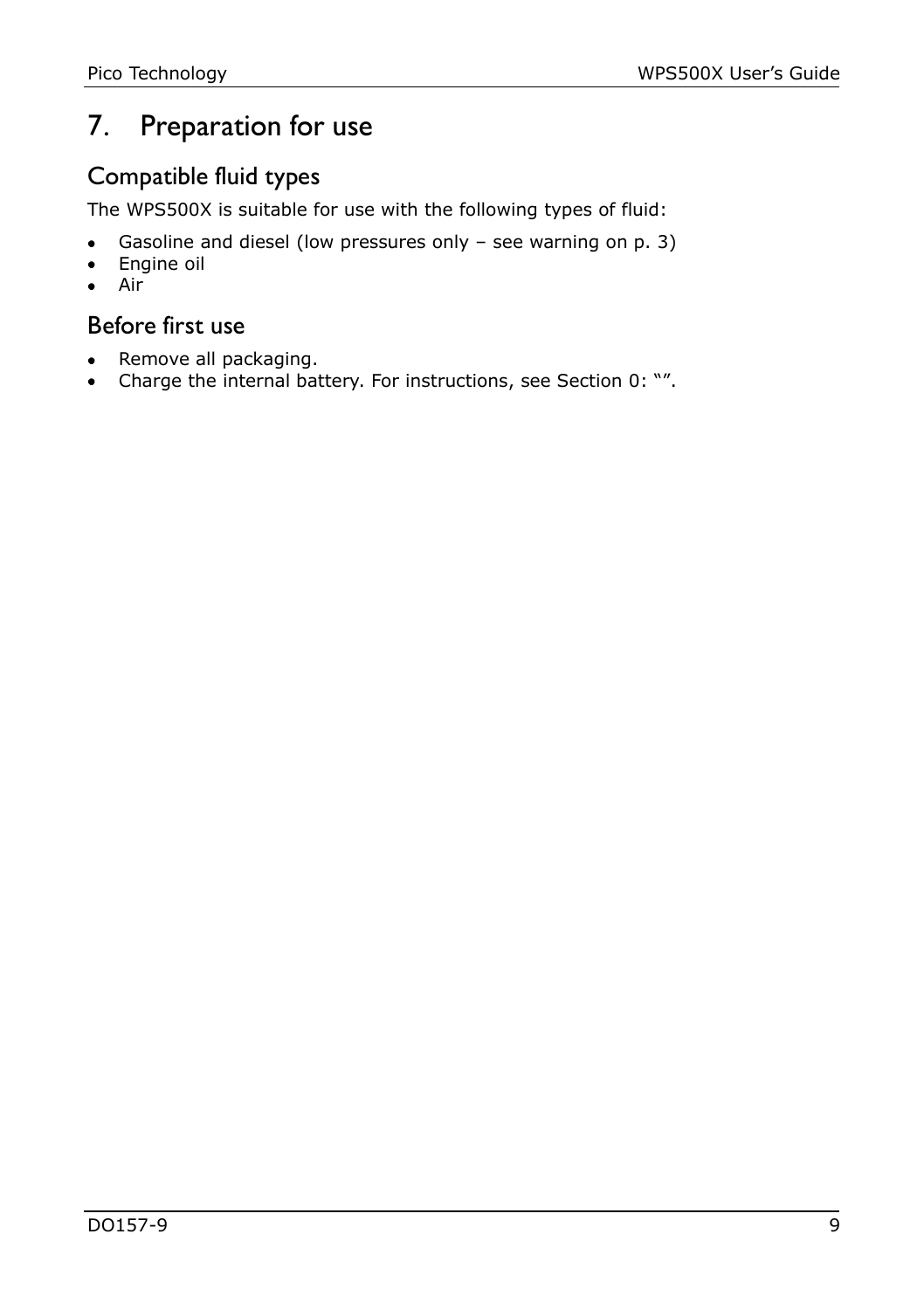### <span id="page-9-0"></span>8. Making a measurement

Making a pressure measurement involves the following steps. Each step is explained in more detail in the sections below.

- Prepare the transducer  $\bullet$
- Measure pressure
- Release the pressure in the measurement chamber
- Clean the measurement chamber  $\bullet$

#### Preparing the transducer

- Ensure that the transducer's internal battery is charged.
- Unplug the charging cable from the transducer.
- Before switching on, disconnect any pressure source from the transducer. A pressure source left connected will interfere with the self-calibration procedure described below.
- Switch on the transducer and wait until the three Range LEDs light up in sequence. At the end of the sequence, Range 1 LED remains lit, showing that the transducer has finished its auto-zeroing procedure. The entire procedure should take less than 10 seconds.

#### Measuring pressure

- If your WPS500X has a bleed screw, ensure that the bleed screw is firmly closed.
- Connect the appropriate pressure hose to the pressure sensing port.



Use only pressure hoses and connectors supplied with the WPS500X or otherwise manufactured to an adequate standard. Pico Technology cannot accept responsibility for damage or injury caused by the use of unsuitable pressure hoses or connectors.



Always check that the pressure hose is securely fastened to the transducer before pressurizing the system. Always check for leaks when connecting the unit and to never leave it connected to a vehicle unattended (especially when connected to fuel).

- If measuring liquid pressure, bleed any air out of the measurement chamber first.
- Use the BNC cable supplied to connect the output of the transducer to the input channel of the oscilloscope.
- Switch on the computer and run the PicoScope software.
- In the PicoScope software, select the "Automotive" menu and then the appropriate pressure test.
- Press the Range button on the transducer to select the desired measuring range.
- Start the vehicle's engine.
- A waveform showing the pressure of the system will appear on the PicoScope display.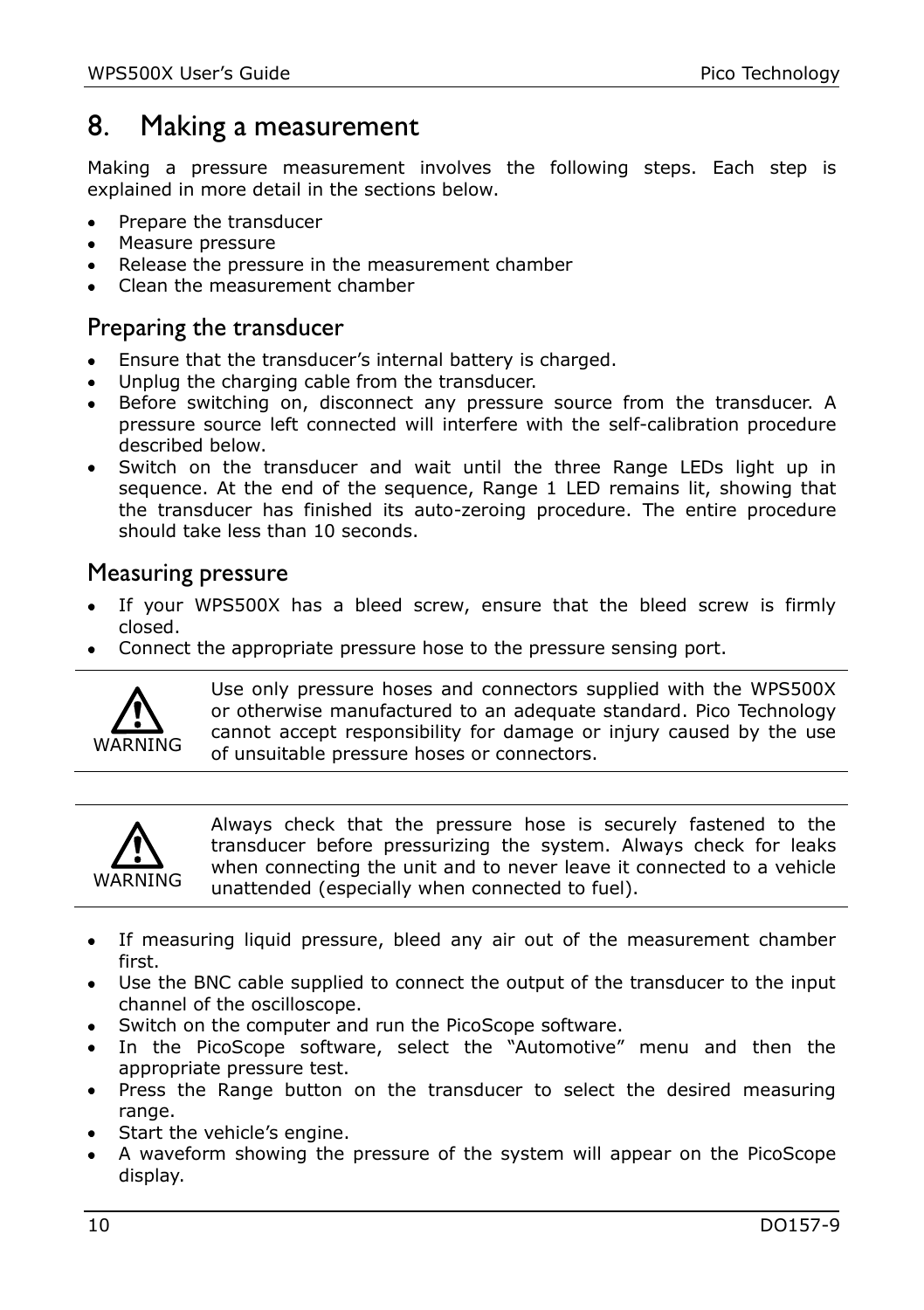#### Releasing the pressure in the measurement chamber

After each measurement, some fluid will remain under pressure in the measurement chamber. Follow the instructions below to release the pressure.

Hold the transducer over a suitable container to catch the fluid expelled from the bleed vent.



The fluid released from the bleed vent may be under high pressure. Position the transducer so that the fluid released cannot cause damage or injury.

#### Push-button units

Press the button to release the pressure from the chamber.

#### Bleed-screw units

- **SLOWLY** loosen the bleed screw by turning it counter-clockwise. Do not remove the screw from the transducer.
- Allow the fluid to emerge from the bleed vent.
- When no more fluid emerges, tighten the bleed screw.

#### Cleaning the measurement chamber

If you are measuring the pressure of a liquid, some of the liquid will remain in the measurement chamber after use. To prevent cross-contamination between liquids, or between liquids and air, you must clean the measurement chamber after use.



**DISCONNECT** all pressure hoses from the transducer. **DO NOT** attempt to clean the measurement chamber when the unit is under pressure.

CAUTION When disassembling the bleed valve for the first time, hold the transducer over an empty container in case any loose parts drop out.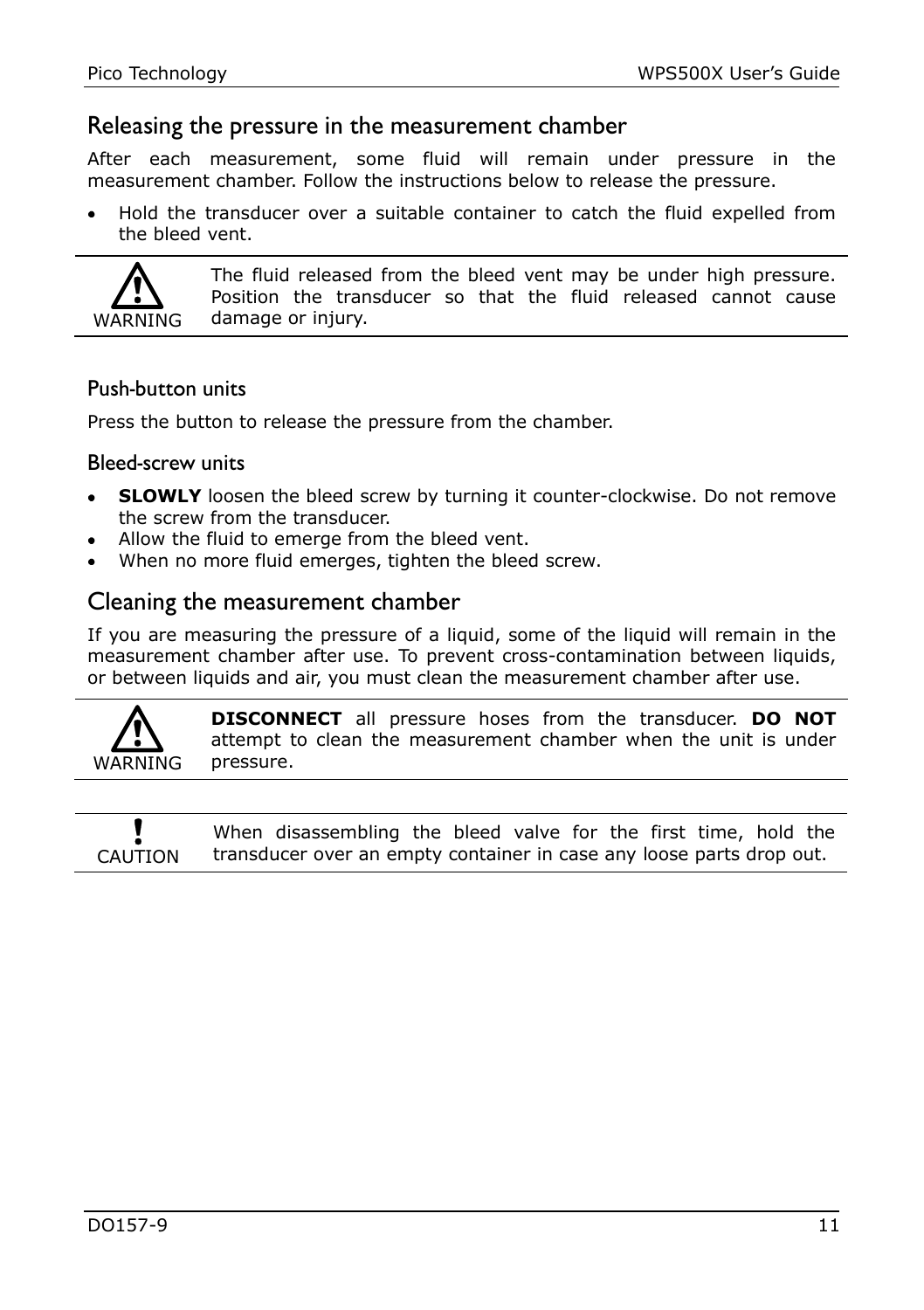$\bullet$ Dismantle the bleed valve and allow any liquid to drain out.

The bleed valve in your WPS500X pressure transducer may be either a ball valve, a needle valve or a Schrader valve, as shown in the drawings below.



WPS500X with ball valve



WPS500X with needle valve



WPS500X with push-button valve

#### Ball valve

- If the ball is still inside the ball valve, allow it to drop out. Clean and oil the ball with a non-hygroscopic oil that is compatible with steel and aluminum. Ordinary motor oil is suitable.
- If the ball needs replacing, see Section  $0: "$  $0: "$
- Clean the bleed screw. Flush out the measurement chamber with brake cleaner if necessary, then replace the ball and the bleed screw.

#### Needle valve

Clean the bleed screw. Flush out the measurement chamber with brake cleaner if necessary, then replace the bleed screw.

#### Push-button valve

- Remove the countersunk screw from the back of the transducer near the push-button.
- Hold the transducer upside-down with the screw hole facing down.
- Prepare to catch the retaining pin that will drop out of the hole in the next step.
- Depress the push-button until the retaining pin drops out.
- Withdraw the push-button assembly, including the spring.
- Clean the valve parts, spring, retaining pin and screw with brake cleaner.
- Flush out the measurement chamber with brake cleaner. Push in the centre of the Schrader valve, visible at the bottom of the push-button hole, to allow the cleaner to flow through.
- Replace the push-button, retaining pin and screw. When replacing the screw, take care not to allow any grit into the mechanism. The screw should be hand-tight.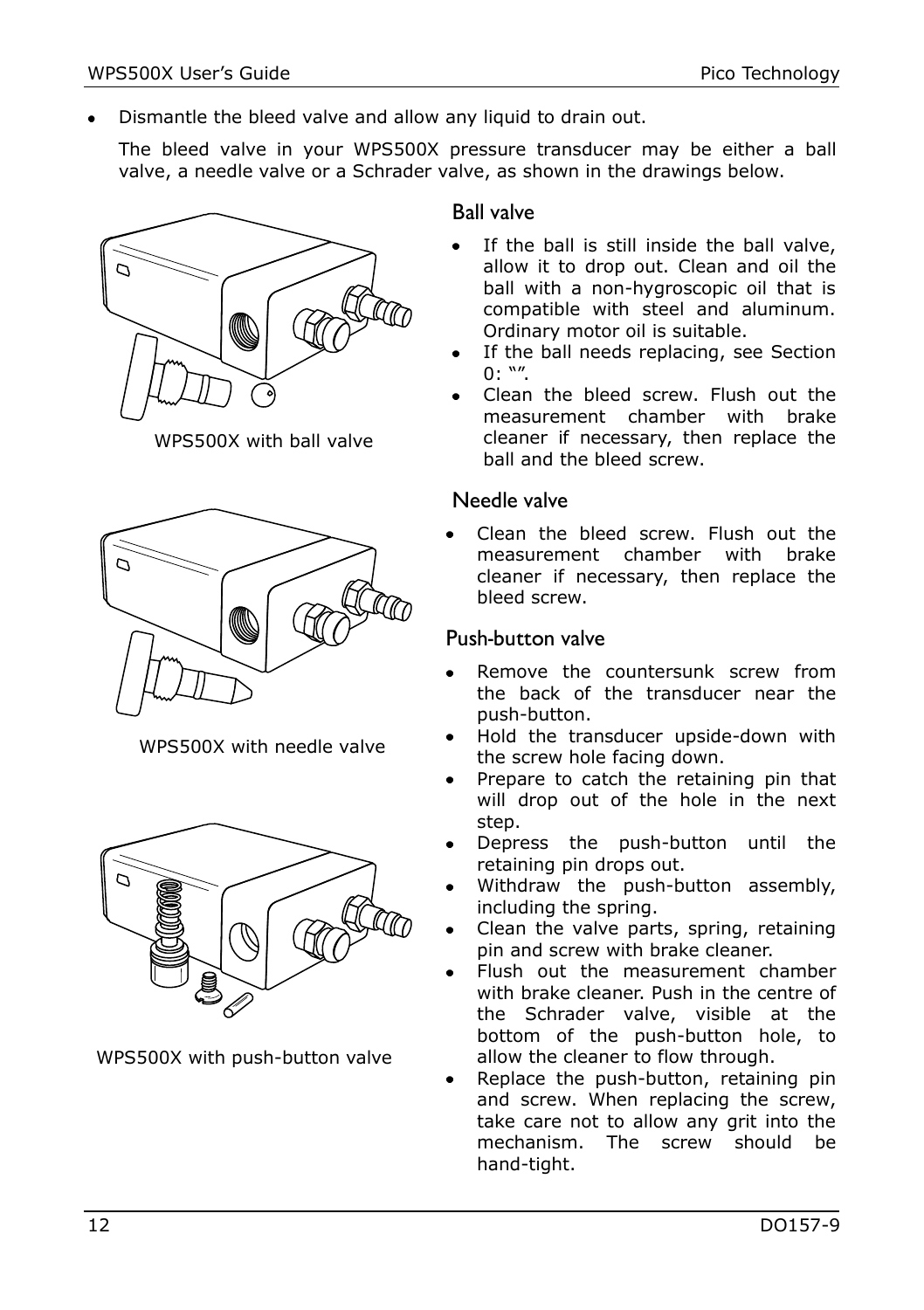## 9. Maintenance

#### Cleaning the housing

Clean the transducer's housing by wiping it with a rag moistened with clean water or water-based detergent. Allow the housing to dry before use.

- Do not use fuel or any other solvent
- Do not use abrasive cleaning agents
- Do not submerge the unit in any liquid
- Do not dismantle the unit
- Do not use the unit until it is perfectly dry.

#### Cleaning the measurement chamber

See Section [8 above.](#page-9-0)

#### Recharging the internal battery

- To charge using a computer, switch on the computer and allow it to boot. Disable any power-saving modes to ensure that the computer does not switch off before recharging is complete. Connect the transducer to the USB port of the computer using the USB charging cable provided.
- To charge using a USB wall charger, connect the transducer to the charger using the USB charging cable provided.
- Leave the transducer to charge for 5 hours.
- Unplug the USB cable from the transducer before use. Leaving the cable plugged in may affect measurement accuracy.

The battery inside the WPS500X is designed to give a long service life and is not user-replaceable.

#### Repairs

If the unit is damaged or stops working, or the battery is not charging or holding charge, return it to Pico Technology or an authorized Pico distributor for repair. Do not attempt to dismantle or repair the unit.

#### Replacing the bleed valve ball (if fitted)

If the ball in the bleed valve is lost, it can be replaced with a standard 0.25 inch (6.35 mm) steel bearing ball. To re-seat the ball, clean the port and then seat the ball using a brass drift.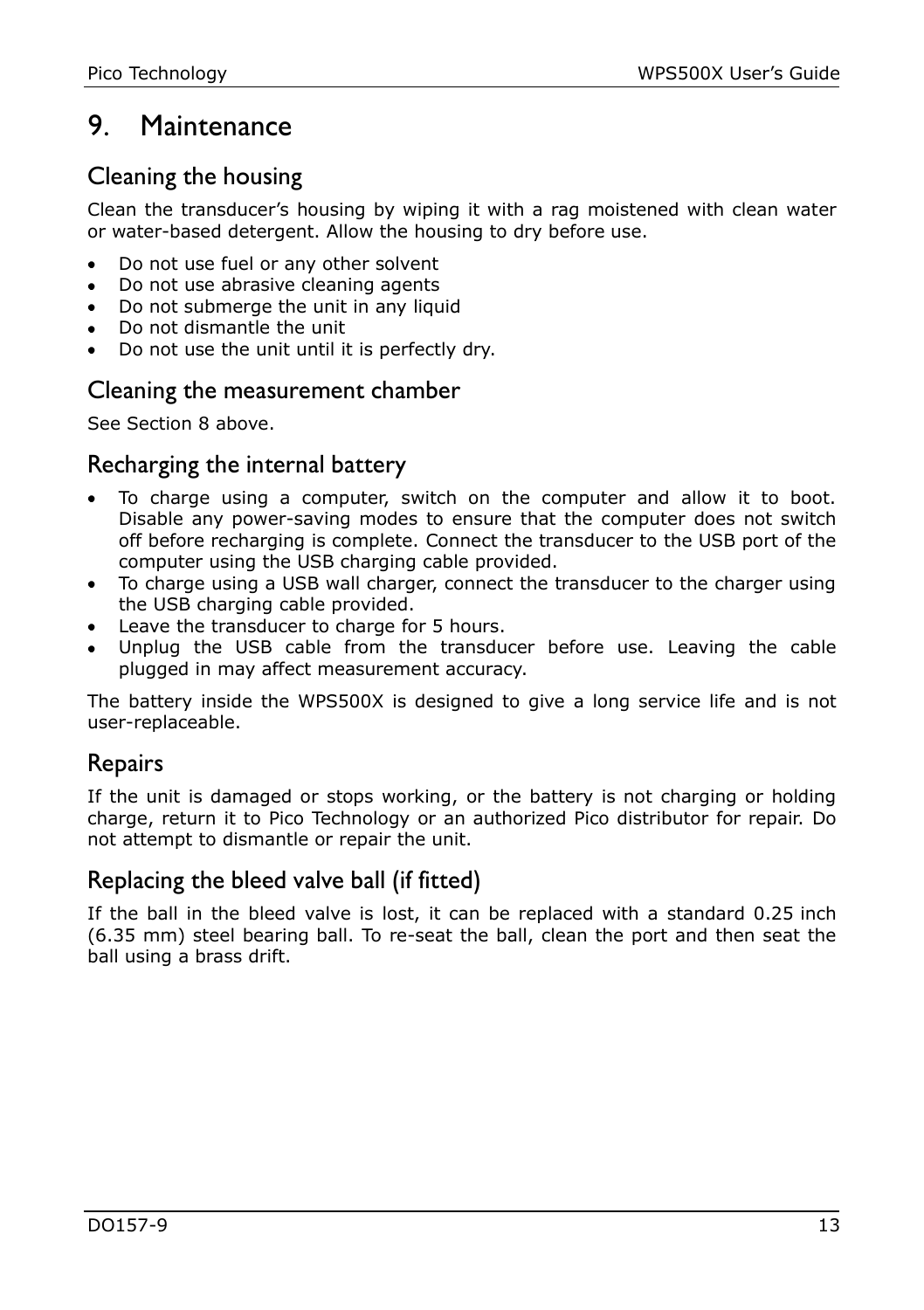## Disposal

The WPS500X contains a lithium polymer (LiPo) battery. If the battery has reached the end of its life, you may return the unit for repair. When the transducer reaches the end of its life, take the entire unit to a battery recycling facility for safe disposal.



**YOU MUST** observe the instructions below. Incorrect disposal of the battery could cause a fire or an explosion.

- Do not open the unit to remove the battery
- Do not crush or shred the unit
- Do not dispose of in fire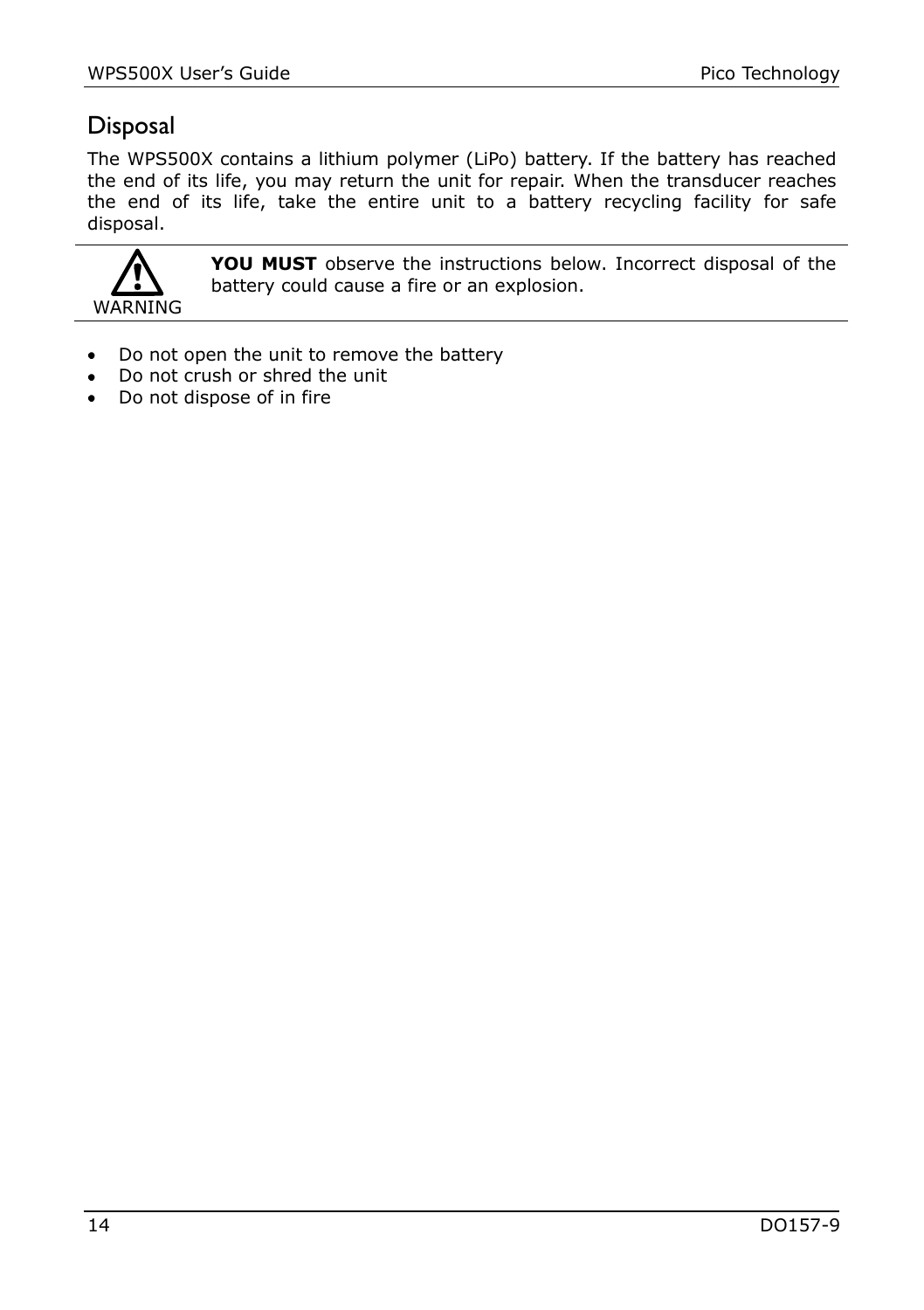## 10. Specifications

| Inlet                         |                                                                              |                                              |                                                 |  |
|-------------------------------|------------------------------------------------------------------------------|----------------------------------------------|-------------------------------------------------|--|
| Pressure ranges               | Range 1                                                                      | Range 2                                      | Range 3                                         |  |
|                               | $-15$ to $+500$ psi<br>$-1$ to $+34.5$<br>bar                                | $-15$ to $+50$ psi<br>$-1$ to $+3.45$<br>bar | $-5$ to $+5$ psi<br>$-0.345$ to $+0.345$<br>bar |  |
| Connector                     | Male push-fit                                                                |                                              |                                                 |  |
| Output                        |                                                                              |                                              |                                                 |  |
| Scaling                       | 1 V/100 psi<br>$(6.89 \text{ bar})$                                          | $1 V/10$ psi<br>$(0.689 \text{ bar})$        | 1 V/1 psi<br>$(0.0689 \text{ bar})$             |  |
| Offset (typical)              | Auto-zeroing                                                                 |                                              |                                                 |  |
| Connector                     | BNC female, fits Pico Technology cable TA098                                 |                                              |                                                 |  |
| Performance                   |                                                                              |                                              |                                                 |  |
| Accuracy                      | 1% of scale                                                                  | 1% of scale                                  | 5% of scale                                     |  |
| Response time (10% to 90%)    | $100 \mu s$                                                                  | $100 \mu s$                                  | filtered                                        |  |
| Power supply                  |                                                                              |                                              |                                                 |  |
| <b>Type</b>                   | Built-in LiPo battery, not user-serviceable                                  |                                              |                                                 |  |
| Charging current              | 500 mA (max.) at 4.75 V to 5.25 V<br>from USB charger cable                  |                                              |                                                 |  |
| Charging connector            | USB mini, fits Pico Technology cable TA081                                   |                                              |                                                 |  |
| Ambient operating temperature | 0 to 60 °C (32 to 140 °F) max.                                               |                                              |                                                 |  |
| Ambient storage temperature   | 0 to 60 °C (32 to 140 °F) max.                                               |                                              |                                                 |  |
| Environmental protection      | Splash-resistant against water, gasoline and<br>diesel. Not immersion-proof. |                                              |                                                 |  |
| Weight                        | 332 g (11.7 oz)                                                              |                                              |                                                 |  |
| Dimensions                    | 133 x 74 x 30 mm (5.2 x 2.9 x 1.2 in.)                                       |                                              |                                                 |  |

## 11. Conversion factors

The SI unit of pressure and vacuum is the pascal, symbol Pa. These are some other units in common use:

| 1 bar                                      | 100 000 Pa         |
|--------------------------------------------|--------------------|
| 1 psi (pound per square inch)              | $\approx$ 6 895 Pa |
| 1 inHq (inch of mercury)                   | $\approx$ 3 386 Pa |
| 1 inH <sub>2</sub> O (inch of water)       | $\approx$ 250 Pa   |
| 1 mmH <sub>2</sub> O (millimeter of water) | $\approx$ 10 Pa    |